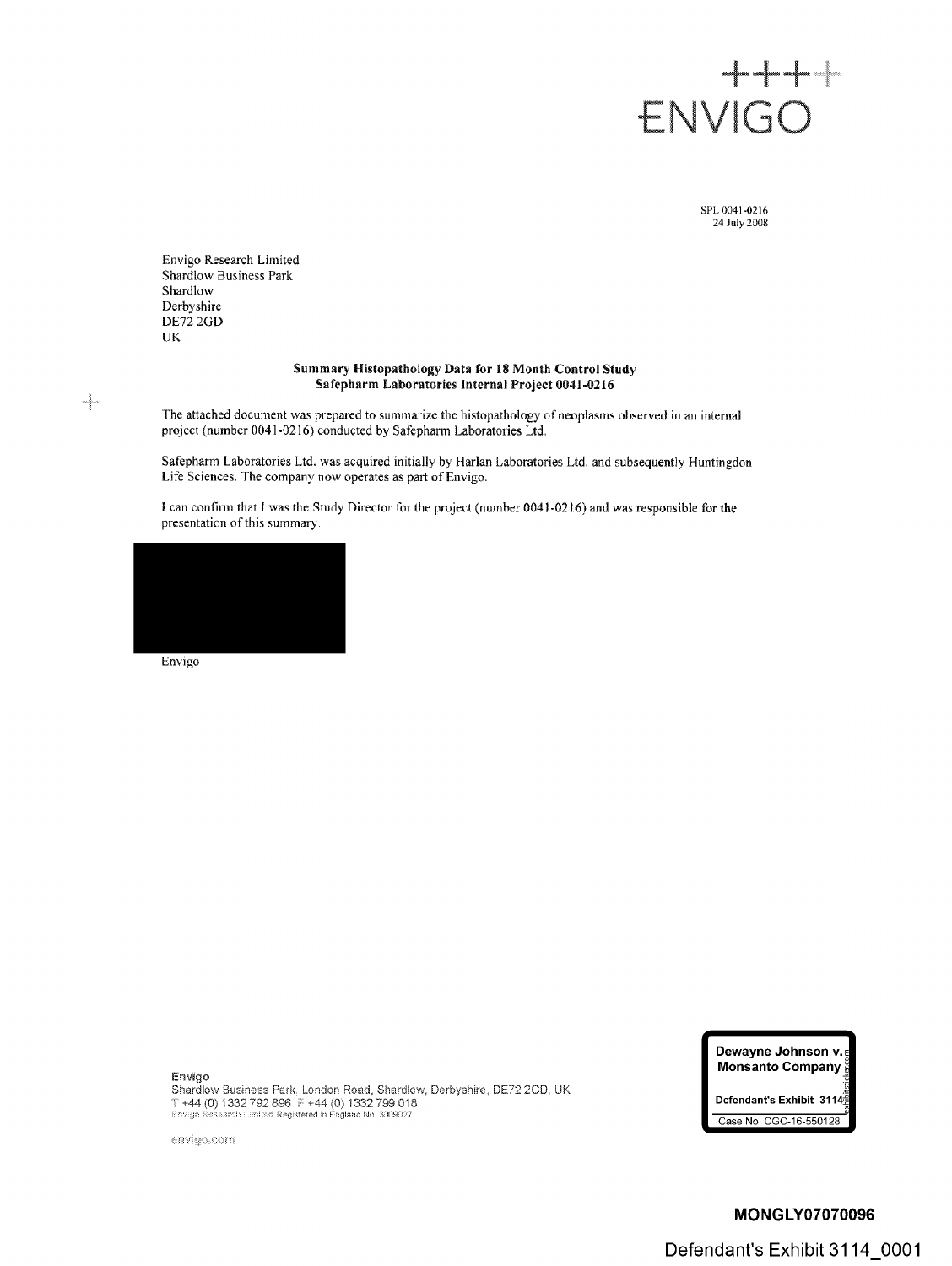Observations on the Development of Spontaneous Neoplasms in Male and in Female **Cfl:** CD-1 (ICR) BR Strain Mice Following 18-Months on Control Diet.

> Safepharm Laboratories Ltd, PO Box 45, Derby DE1 2BT (Internal Publication)

#### **SUMMARY**

Male and female Crl: CD-1 (ICR) BR strain mice were maintained for a period of 18 months on standard laboratory diet at the Safepharm Laboratories Limited animal facility. Food and water were provided *ad libitum*. All mice found dead or killed *in extremis* during the course of the investigation together with those killed at termination were subjected to a full necropsy examination and histopathological evaluation. All neoplastic lesions were identified and a tabulation of spontaneous [tumour](https://www.baumhedlundlaw.com/toxic-tort-law/monsanto-roundup-lawsuit/) incidences compiled.

### **METHODS**

50 male and 50 female mice of the Cfl: CD-1 (ICR) BR strain were supplied by Charles River (UK) Limited, Margate, Kent. Mice were aged 6-8 weeks at the start of the study and the weight variation did not exceed  $\pm$ 20% of the mean weight for either sex. Animals were maintained at  $21 \pm 2^{\circ}$  C with a target humidity of 55  $\pm 15\%$ . Lighting was 12 hours of continuous artificial light in each 24 hour period and there were at least 15 air changes per hour. Mice were housed in groups of no more than <sup>3</sup> by sex in polypropylene cages with wood flake bedding.

Rodent 5LF2 (Certified) diet (BCM IPS Limited, London, UK) with batch analysis, and tap water were provided *ad libitum,* and both the diet and the drinking water were routinely analysed to ensure the absence of any contaminant that could reasonably be anticipated to influence tumour development. Animals were provided with wooden chew blocks and cardboard tunnels both of which were routinely sampled and analysed for any contaminants having the potential to influence the purpose or integrity of the investigation. The study was conducted according to Safepharm policy on animal welfare and to the requirements of the United Kingdom's Animals (Scientific Procedures) Act 1986 in order to cause the minimum of suffering or distress to animals.

Mice were inspected twice daily, early- and late during the working periods, for mortality or signs of ill-health and clinical signs were observed daily throughout the duration of the study. Detailed clinical examination was performed once a week and the findings recorded. From week 48 onward animals were palpated and the location, size and description of any masses recorded. Bodyweights were recorded on Day  $\hat{I}$  of the study, at four-weekly intervals thereafter, and at termination.

A blood smear was prepared for all animals during the final week of the study (Week 78) and differential white cell counts performed. Post mortem studies were undertaken on all animal found dead or killed *in extremis* and on those killed at termination of the study. Mice killed *in extremis* and those killed at termination were euthanased by exsanguination following intravenous overdose of sodium pentobarbitone. A full external and internal necropsy examination was performed on all animals and a comprehensive list of organs and tissues taken or sampled into  $10\%$  neutral buffered formalin.

Tissue were routinely processed to paraffin wax, sectioned, and stained with haematoxylin and eosin. All tissues were examined microscopically and all neoplastic lesions reported. Non-neoplastic conditions were observed but not reported since they were not the primary objective of this investigation.

### RESULTS

This investigation is concerned only with the developmem of neoplastic lesions. Non-neoplastic conditions were obsen:ed in most organs and tissues and these were entirely consistent with age-related degenerative or atrophic changes seen commonly in ageing or geriatric mice. Secondary changes were also seen in mice that developed severely debilitating neoplastic pathology. No unexpected non-neoplastic changes were encountered.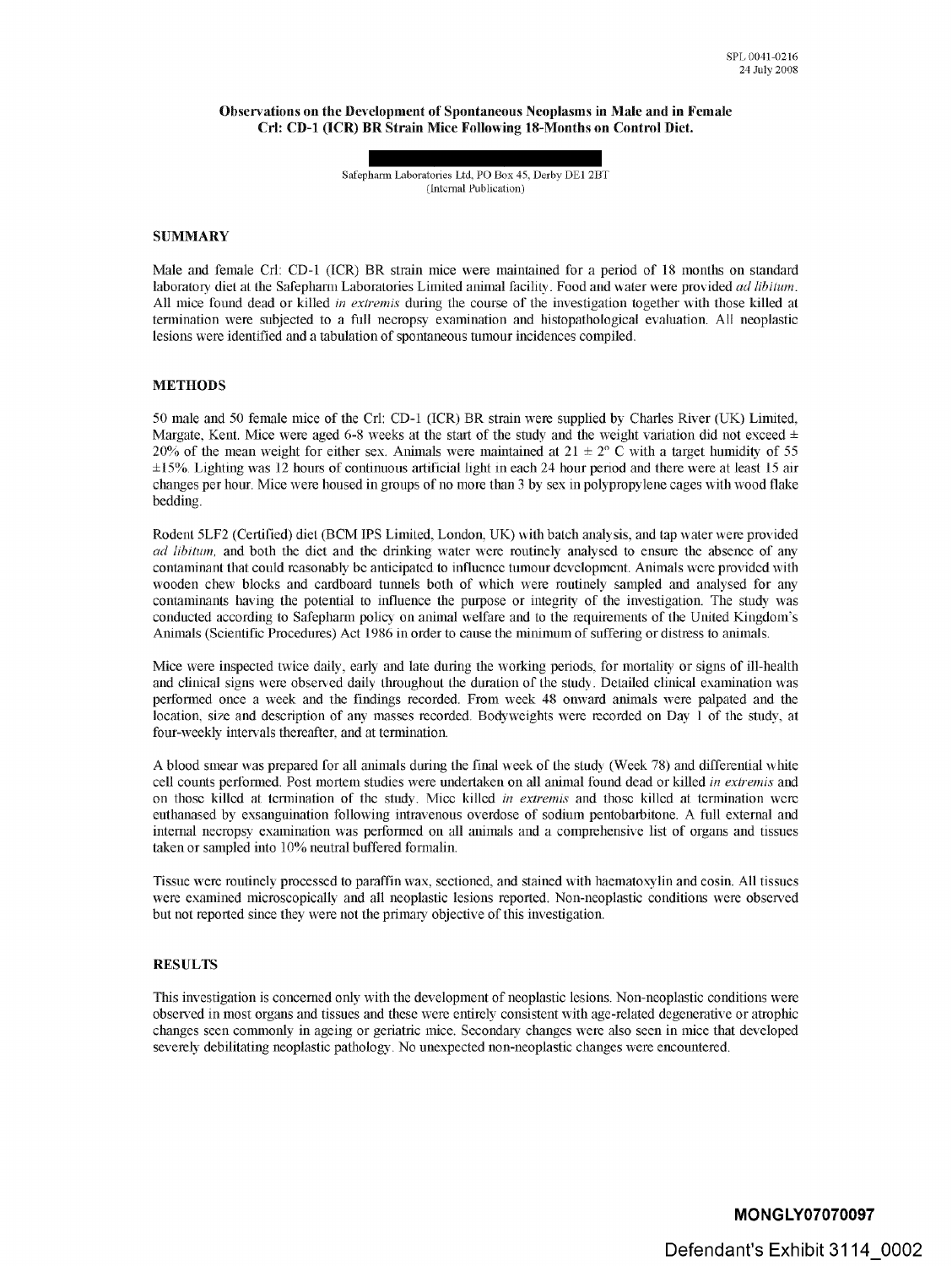Of the 50 male and 50 female mice examined none was lost to autolysis or cannibalism. A total of 51 tumours was seen, 23 of these occurring in male mice and 28 in females.  $12(24%)$  male mice and  $12(24%)$  female mice died before scheduled termination. 20 (40%) male mice and 21 (42%) female mice had at least one neoplasm and 3 (6%) male mice and 6 (12%) female mice developed multiple neoplasms at different sites. 6 premature death male mice and 8 premature death female had tumours.  $6(12%)$  male mice and  $6(12%)$  female mice developed malignant lymphoma and one (2%) female mouse was diagnosed with myeloid leukaemia. Unusually, histiocytic sarcoma was not reported for any female mice in this study although this tumour type is relatively commonly seen in females, particularly in the uterus, of this mouse strain. No testicular or ovarian tumours were observed.

A breakdown of tumour incidence by type including all tumours encountered in the study is given in Table 1.

# **SUMMARY AND CONCLUSION:**

Care needs to be exercised when interpreting the incidences of neoplastic lesions from mouse oncogenicity studies employing group size of 50 per sex because appreciable differences can be encountered in the prevalence of commonly reported tumours, even lhongh a group size of 50 animals per sex is considered to provide a strong statistical basis for evaluation. The absence of a particular tumour type in control mice can suggest an effect of treatment when that tumour is present among high dose animals. However, the "effect' in such cases can be a consequence of an absence among control animals and not a presence among treated mice. The compilation of background data on the prevalence of neoplastic conditions among control mice is thus of great value in assessing the true incidence of conditions, but the incidences between batches of animals, and thus the variability of distribution, is of as much, of not more, value than the overall background prevalence.

This investigation provided incidences of neoplastic lesions that developed in male and in female mice maintained on a standard rodent diet during a period of 18 months. Although the group size was relatively small many of the tumour types commonly encountered in laboratory mice were observed and these can be compared with incidences from other batches of mice maintained on the same diet for the same duration at the Safepharm animal facility.